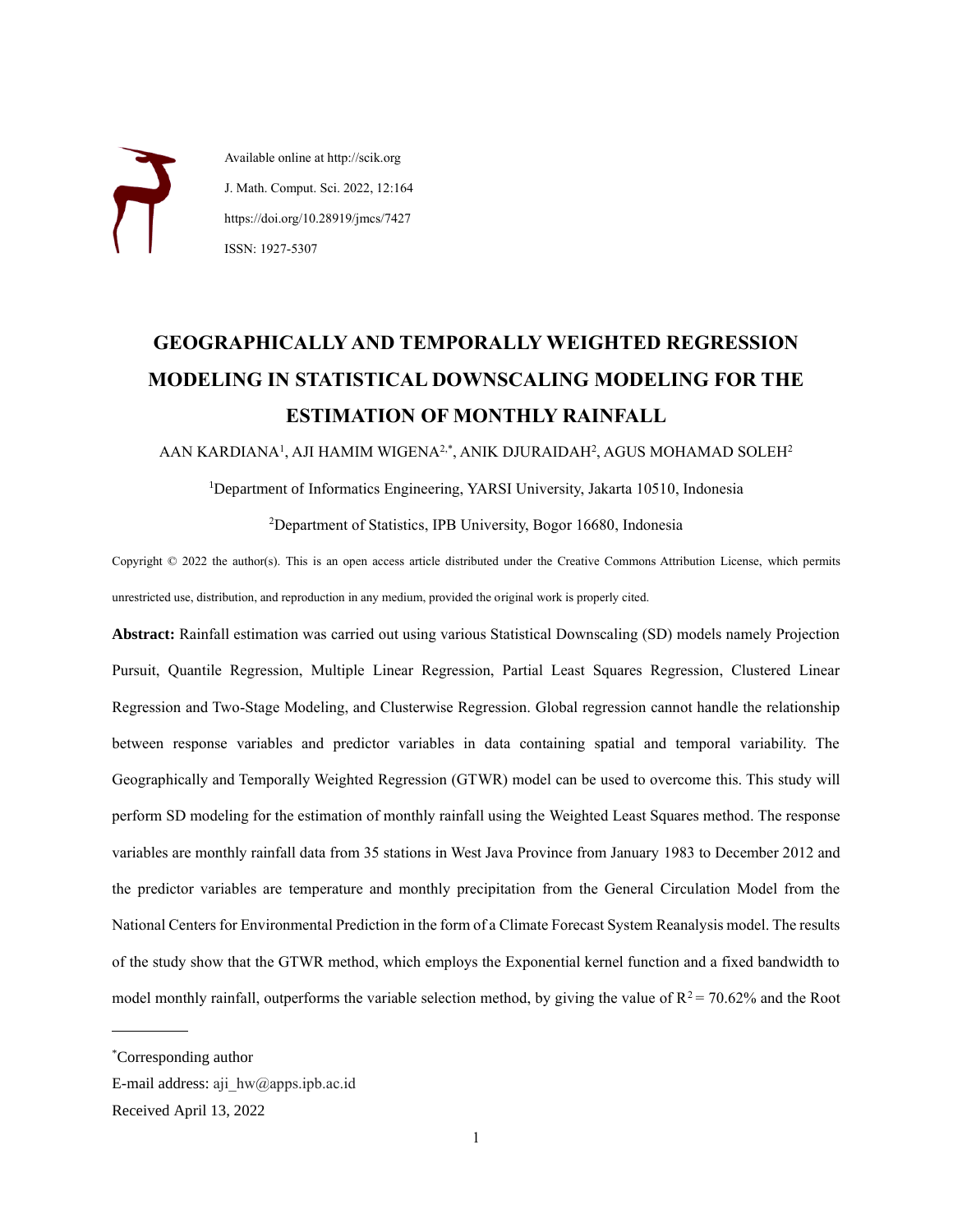Mean Square Error (RMSE) = 84.25 while the variable selection method gives the value of  $R^2$  = 31.21% and RMSE = 128.91. The combination of the GTWR method and Spline interpolation method is the best method for estimating the monthly rainfall value in an unobserved location.

**Keywords:** statistical downscaling; regression;spatial; temporal; GTWR; kriging and spline interpolation.

**2010 AMS Subject Classification:** 62P12.

#### **1. INTRODUCTION**

Various Statistical Downscaling (SD) models were used to estimate rainfall. [1] states that SD is a way of interpolating regional-scale atmospheric predictor variables to smaller-scale variables. SD technique is a process of transforming data from a grid with large-scale units into data on a grid with smaller-scale units.

The General Circulation Model (GCM) is one of the remote sensing technology products that can be used to estimate rainfall. GCM is a computer-based model that consists of a number of numerical and deterministic equations that are integrated and follow physics rules. GCM is able to simulate large-scale climatic conditions and by using downscaling techniques can produce important information with higher resolution such as at local scale stations [2]. Various SD models were used, including: Projection Pursuit [2], [3], [4], and [5]; Clustered Linear Regression and Two-Stage Modeling [6] and Clusterwise Regression [7].

[2] stated that in general, the rainfall data are nonlinear and do not spread normally, while the GCM output data have the character of curse of dimensionality and multicollinearity, therefore a particular step is needed in SD modeling to reduce the dimensions of the data. The PPR (Projection Pursuit Regression) method can perform dimension reduction and develop a nonparametric and data-driven regression model. The results of the analysis study show that the estimation of monthly rainfall using the PPR model is more accurate and the pattern of the estimated values is closer to the actual data pattern than the PCR (Principal Component Regression) model, especially for historical data lengths that are more than or equal to 20 years.

[5] suggested that while GCM can simulate climate parameters on a global scale, it cannot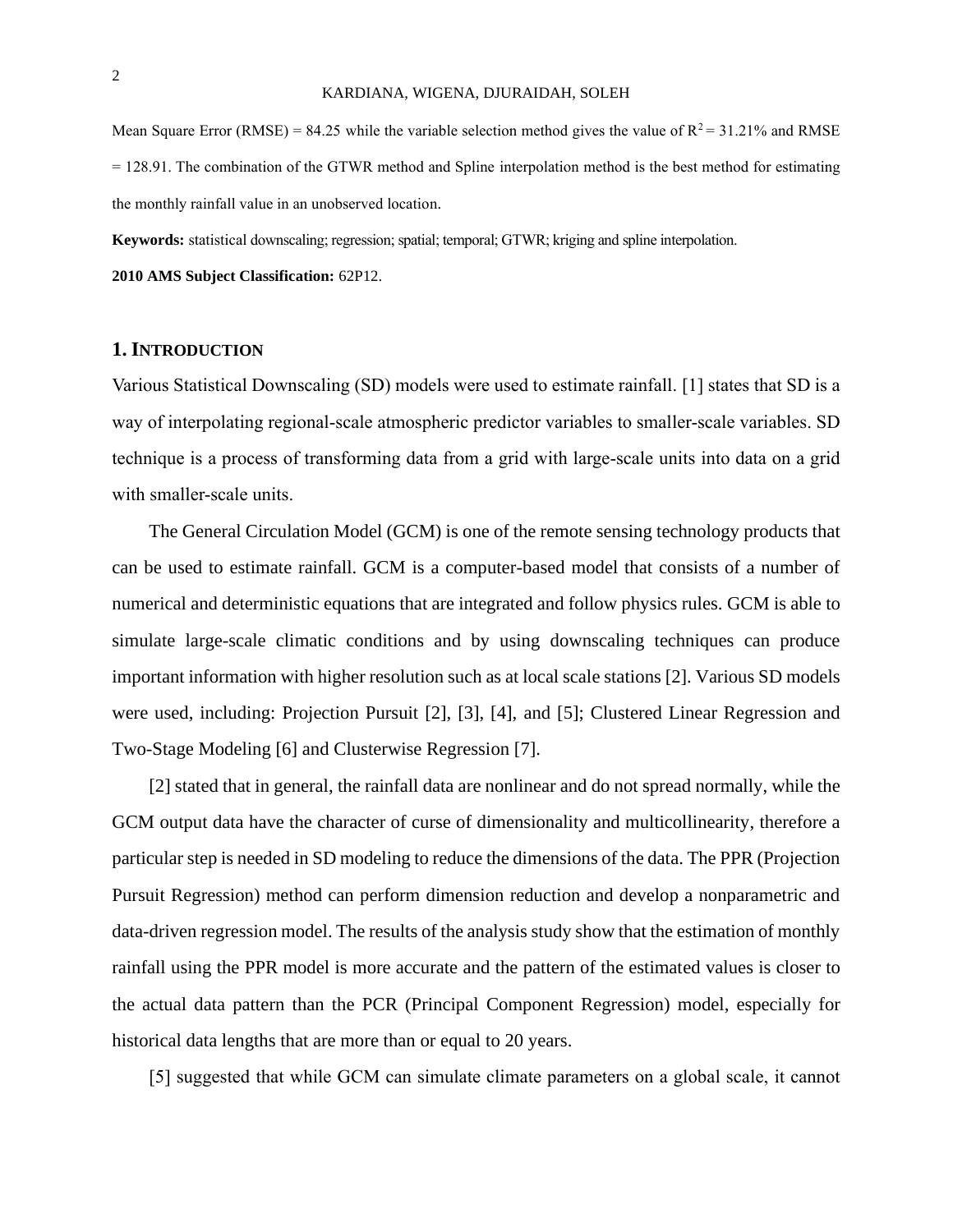produce local scale climate parameter data such as rain gauge stations. The research was conducted through classification modeling using ordinal logistic regression to estimate local rainfall groups based on their quartiles associated with GCM outputs, and then estimating rainfall from each local rainfall group using PCR and Partial Least Squares Regression,

The relationship between response variables and predictor variables in data containing spatial diversity can use local regression models, including Geographically Weighted Regression (GWR). The heterogeneous data was overcome by including the location as a weight in the estimation of model parameters that varied by location. [8] stated that the GWR has the advantage of investigating the non-stationary characteristics and the scale dependence of the relationship between the response variable and the predictor variable. Based on the assumption that the relationship between rainfall and environmental variables varies spatially, [9] and [10] proposed the GWR model to obtain a higher resolution rainfall data set.

The new GWR method handles the diversity of data from the standpoint of location. This method must be developed to handle the diversity of data from the temporal side. [11] has developed GWR into GWR and Temporal (GTWR) so as to provide different model parameter values at each location  $(u_i, v_i)$  and time  $t_i$ .

According to [12], rainfall in Indonesia varies greatly both spatially and temporally and the pattern is influenced by the monsoon pattern which is characterized by the presence of rainy and dry seasons. Rainfall data collection in the field is carried out using a rain gauge. Rainfall measurement also utilizes remote sensing technology via satellite so that it becomes an important reference for measuring rainfall in an area with a wide coverage, particularly in areas that are difficult to reach.

Based on the literature study, there is no GTWR model estimation in SD modeling for estimating monthly rainfall using the Weighted Least Squares (WLS) method which involves the predictor variables of temperature and monthly precipitation of GCM outputs from NCEP (National Centers for Environmental Prediction) in the form of a CFSR (Climate Forecast System Reanalysis) model. For this reason, it is necessary to estimate monthly rainfall using the WLS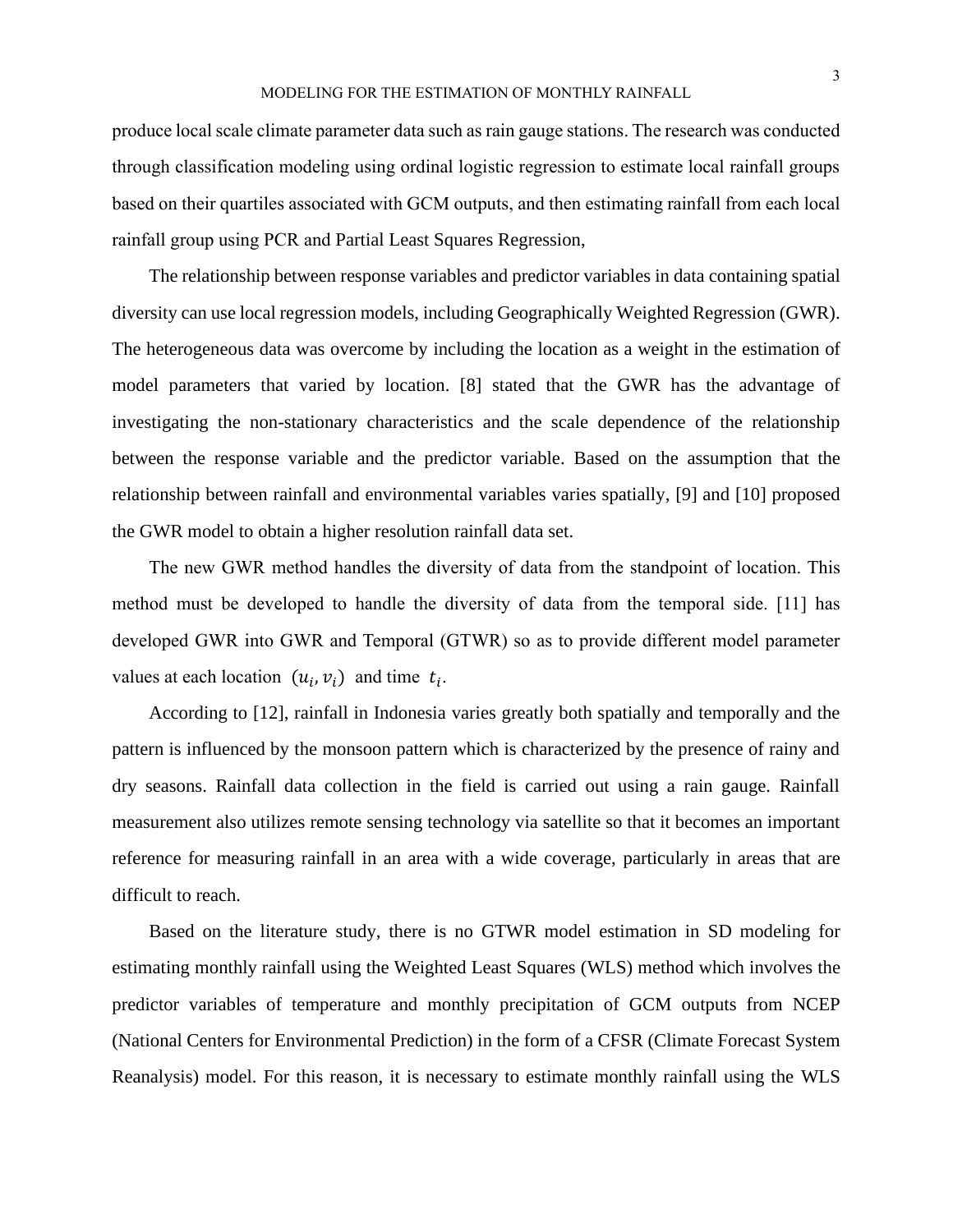model in order to obtain information about the goodness of the model and the best predictor variables, temperature or precipitation.

The goal of this study is to use the GTWR model in SD modeling for estimating monthly rainfall using the WLS method and estimating monthly rainfall values at unobserved locations. The response variables are monthly rainfall data from 35 stations in West Java Province from January 1983 to December 2012 and the predictor variables are monthly GCM output temperature and precipitation from NCEP in the form of the CSFR model. The results of the study will provide information about the goodness of the model as well as the best predictor variables, temperature or precipitation.

#### **2. LITERATURE REVIEW**

#### **2.1. Geographically Weighted Regression**

[13] suggested that GWR considers location effects in the estimation of model parameters. This weighting process follows Tobler's First Law of Geography [14], which states that locations closer to location *i* have a greater influence in estimating parameters at location *i* than locations farther away.

The GWR model is [15]:

$$
y_i = \beta_0(u_i, v_i) + \sum_{k=1}^p \beta_k(u_i, v_i) x_{ik} + \varepsilon_i
$$
  
\n
$$
i = 1, 2, 3, ..., n; k = 1, 2, ..., p.
$$
 (1)

where:  $y_i$  is the value of the response variable at the location  $(u_i, v_i)$ ,  $\beta_0(u_i, v_i)$  is the intercept at the observation location  $(u_i, v_i)$ ,  $\beta_k(u_i, v_i)$  is the regression coefficient of the sequence k predictor variable at the location( $u_i, v_i$ ),  $x_{ik}$  is the value of the sequence *k* predictor variable at location  $(u_i, v_i)$  dan  $\varepsilon_i$  is the sequence *i* location error, assumed to be identical, independent, and normally distributed with zero mean and variance  $\sigma^2$ .

Equation (1) in matrix notation becomes:

$$
y = X\beta + \varepsilon \tag{2}
$$

where: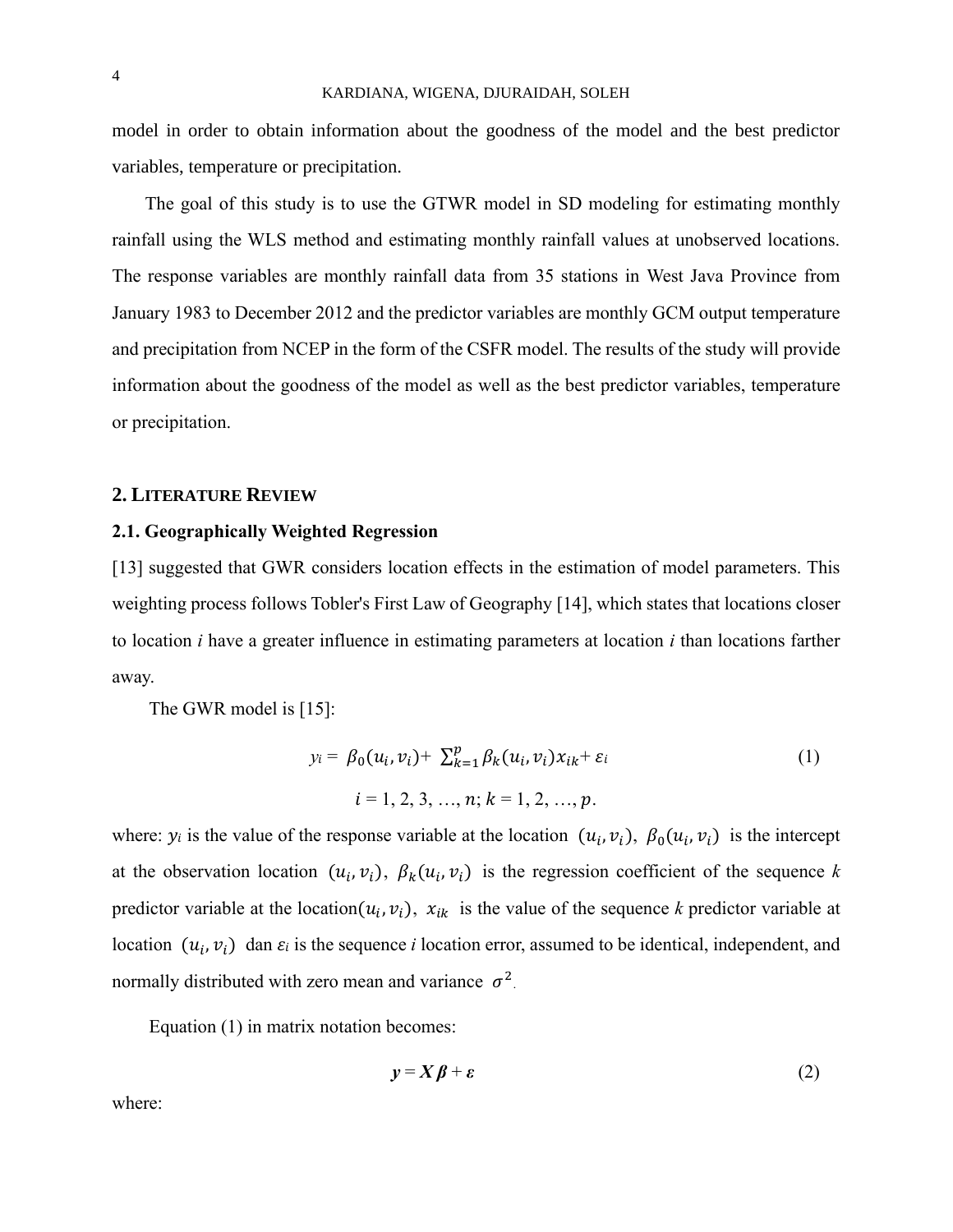$$
y = \begin{pmatrix} y_1 \\ y_2 \\ \vdots \\ y_n \end{pmatrix}, X = \begin{pmatrix} 1 & x_{11} & x_{12} & \dots & x_{1p} \\ 1 & x_{21} & x_{22} & \dots & x_{2p} \\ \vdots & \vdots & \vdots & \ddots & \vdots \\ 1 & x_{n1} & x_{n2} & \dots & x_{np} \end{pmatrix}, \beta(u_i, v_i) = \begin{pmatrix} \beta_0(u_i, v_i) \\ \beta_1(u_i, v_i) \\ \vdots \\ \beta_k(u_i, v_i) \end{pmatrix}, \varepsilon = \begin{pmatrix} \varepsilon_1 \\ \varepsilon_2 \\ \vdots \\ \varepsilon_n \end{pmatrix}
$$

The parameter estimators are [16]:

$$
\widehat{\boldsymbol{\beta}}(u_i, v_i) = [\mathbf{X}^T \mathbf{W}(u_i, v_i) \mathbf{X}]^{-1} \mathbf{X}^T \mathbf{W}(u_i, v_i) \mathbf{y} \tag{3}
$$

$$
W(ui, vi) = diag(wi1, wi2, ..., win)
$$
\n(4)

 $W(u_i, v_i)$  is the weighting matrix at location  $(u_i, v_i)$  and the Euclidean distance between location  $(u_i, v_i)$  and location  $(u_j, v_j)$  is:

$$
(d_{ij})^2 = (u_i - u_j)^2 + (v_i - v_j)^2 \tag{5}
$$

The weighting for the GWR model at each location is determined using several weighting functions [13], including:

a. Gaussian Kernel function:

$$
w_{ij}(u_i, v_i) = \exp\left(-\frac{1}{2}\left(\frac{d_{ij}}{h}\right)^2\right) \tag{6}
$$

 $d_{ij}$  is the spatial distance between a point at location *i* and location *j*, and h is a non-negative parameter known as bandwidth or smoothing parameter.

b. Exponential Kernel:

$$
w_{ij}(u_i, v_i) = \sqrt{\exp\left(-\frac{1}{2}\left(\frac{d_{ij}}{h}\right)^2\right)}
$$
(7)

*c.* Bisquare Kernel function:

$$
w_{ij}(u_i, v_i) = \begin{cases} \sqrt{1 - \left(\frac{d_{ij}}{h}\right)^2}, & \text{for } d_{ij} \le h\\ 0, & \text{for } d_{ij} > h \end{cases}
$$
 (8)

The bandwidth value is determined using the Cross Validation (CV) procedure as follows [15]:  $CV = \sum_{i=1}^{n} [y_i - \hat{y}_{\neq i}(h)]^2$ (9)

 $\hat{y}_{\neq i}$  is the approximate value for  $y_i$  excluding location *i*. This approach tests the model only with examples close to location  $(u_i, v_i)$  other than at location *i*. The optimal *h* value will be obtained at the minimum CV value.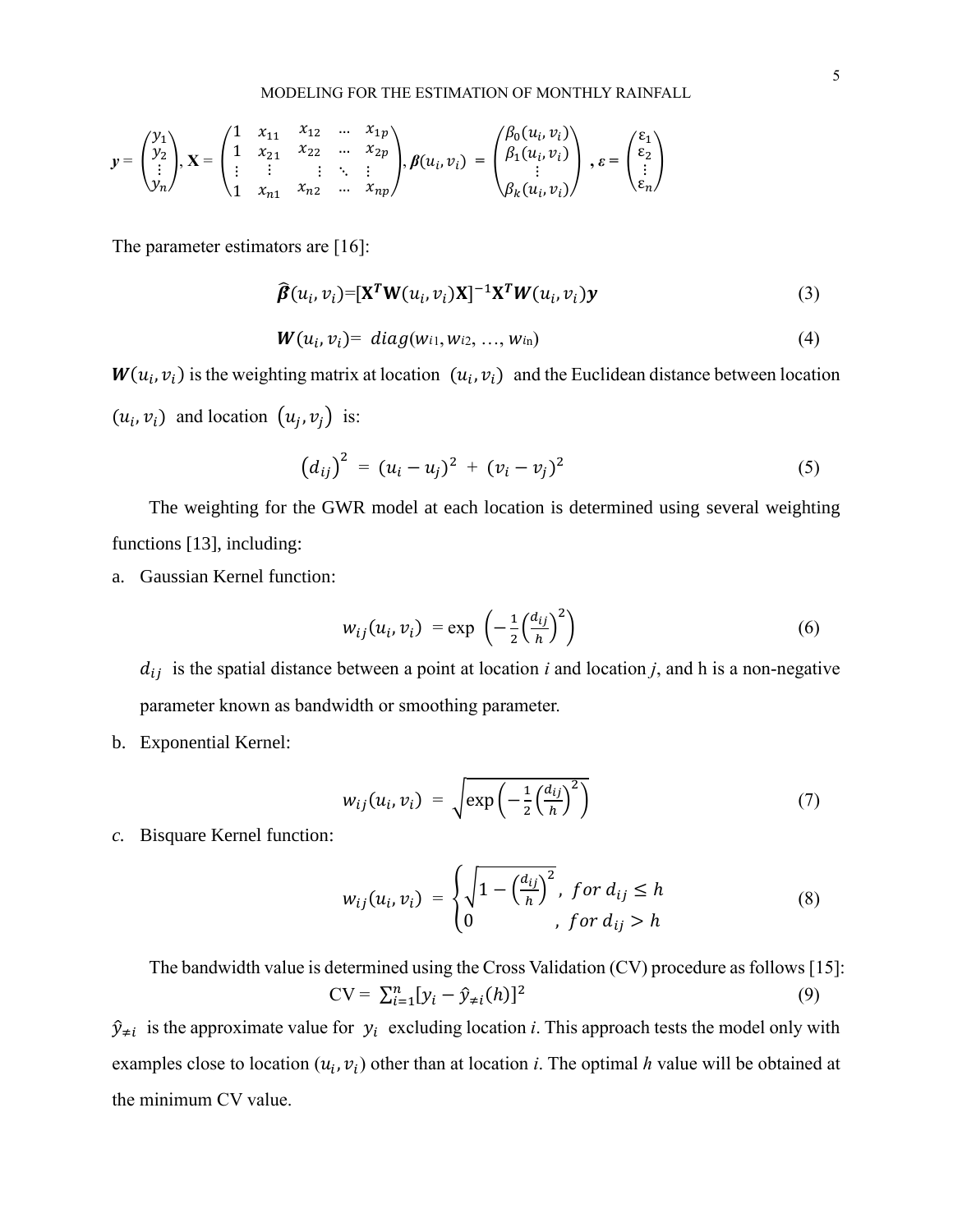#### **2.2. Geographically and Temporally Weighted Regression**

The GTWR model is a development of the GWR model to handle the diversity of data from the spatial and temporal side simultaneously [17] and [18]. The weighting matrix is a combination of spatial and temporal information in identifying spatial and temporal diversity. The model is:

$$
y_i = \beta_0(u_i, v_i, t_i) + \sum_{k=1}^p \beta_k(u_i, v_i, t_i) x_{ik} + \varepsilon_i
$$
  
\n
$$
i=1, 2, 3, ..., n; k=1, 2, ..., p.
$$
\n(10)

where  $y_i$  is the observed value of the response variable at the observation location  $(u_i, v_i)$  and time  $t_i$ ,  $\beta_0(u_i, v_i, t_i)$  is the intercept at the observation location and time sequence i,  $\beta_k(u_i, v_i, t_i)$  is the regression coefficient of the variable the sequence *k* predictor at the observation location  $(u_i, v_i)$  and time  $t_i$  and  $x_{ik}$  are the observed values of the sequence k predictor variable at the observation location  $(u_i, v_i)$  and time  $t_i$  and  $\varepsilon_i$  are the errors of the sequence *i* observation, assumed to be identical, independent, and  $\epsilon_i \sim N(0, \sigma^2)$ .

The coefficient  $\beta_k(u_i, v_i, t_i)$  for each *k* variable at the sequence *i* point is obtained using the weighted least squares method by giving different weights for each location and time. The estimated coefficients are:

$$
\widehat{\boldsymbol{\beta}}(u_i, v_i, t_i) = [\mathbf{X}' \mathbf{W}(u_i, v_i, t_i) \mathbf{X}]^{-1} \mathbf{X}' \mathbf{W}(u_i, v_i, t_i) \mathbf{y} \tag{11}
$$

$$
W(u_i, v_i, t_i) = diag(w_{i1}, w_{i2}, ..., w_{i_n})
$$
\n(12)

 $W(u_i, v_i, t_i)$  is the weighting matrix for the observation  $(u_i)$  and sequence *i* time.

The spatial-temporal distance function is a combination of the spatial distance function and the temporal distance function, namely:

$$
\left(d_{ij}^{ST}\right)^2 = \varphi^S\left[(u_i - u_j)^2 + (v_i - v_j)^2\right] + \varphi^T(t_i - t_j)^2 \tag{13}
$$

 $\varphi^S$  and  $\varphi^T$  are the balancing parameters for the effect of unit differences between location and time on temporal spatial distance measurements ([18], [19], [20]).

$$
\frac{(d_{ij}^{ST})^2}{\varphi^S} = (u_i - u_j)^2 + (v_i - v_j)^2 + \tau (t_i - t_i)^2 \tag{14}
$$

where  $\tau$  is the parameter to increase or decrease the ratio of the temporal distance to the spatial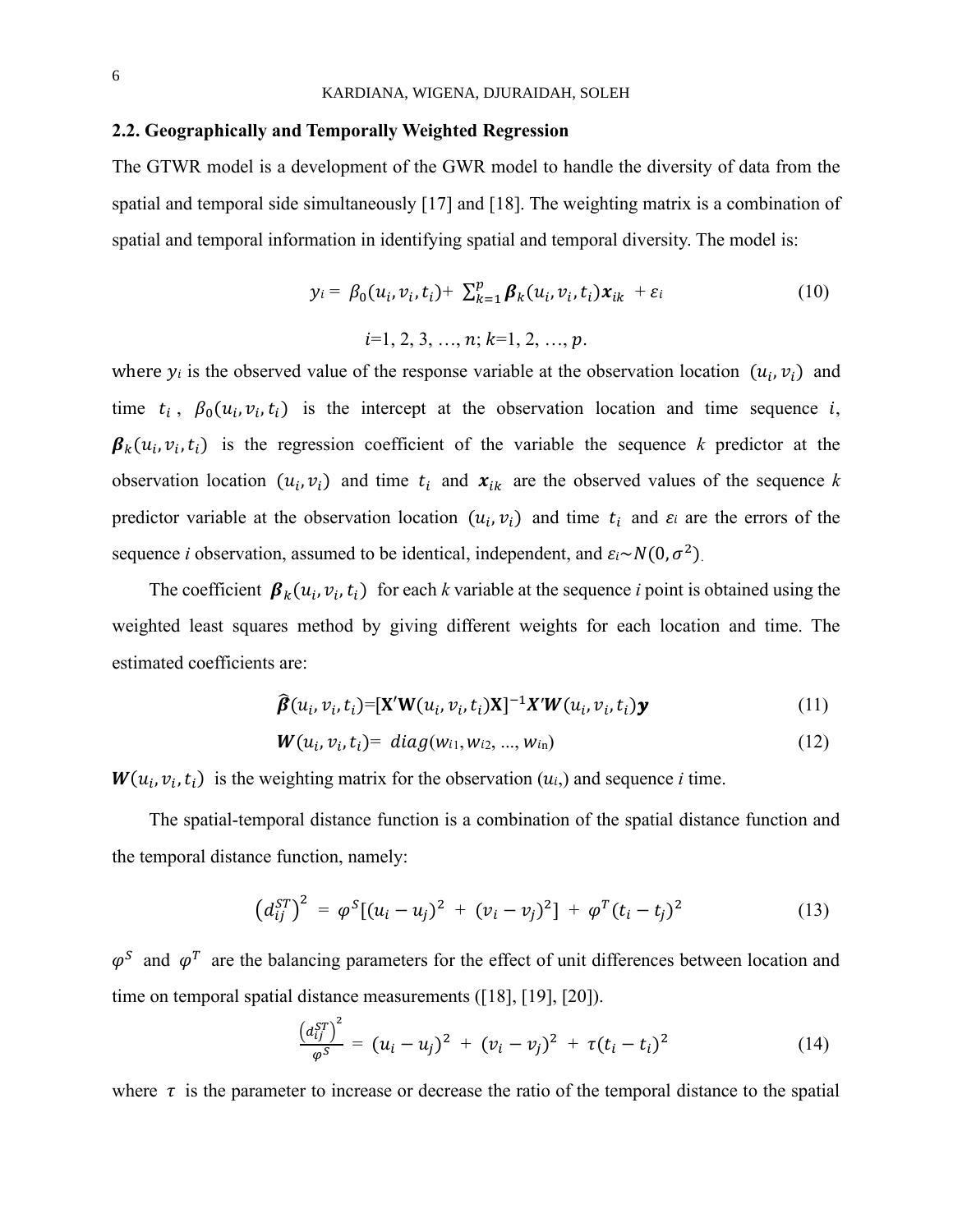distance obtained from the minimum CV:

$$
CV(\tau) = \sum_{i=1}^{n} (y_i - \hat{y}_{\neq i}(\tau))^2
$$
 (15)

where  $y_i$  is the value of the response variable at the location  $(u_i, v_i)$  and  $\hat{y}_{\neq i}$  is the estimated value of the response variable at the location  $(u_i, v_i)$  without including  $y_i$ . The initial assignment of  $\tau$  and the use of iterative methods will produce estimators for  $\varphi^T$  and  $\varphi^S$ .

### **2.3. Estimation of Data Values at Unobserved Locations**

In the field, it has been discovered that some locations are not observed because they lack measuring instruments; a natural disaster or social unrest occurs at the measurement location; the measuring device is damaged; cultural factors; safety conditions; or the high cost of constructing measurement facilities. These locations require an estimate of the value of the response variable. The estimation methods used in this study were the Kriging interpolation and the Spline interpolation method.

#### **2.3.1. Kriging Interpolation**

Kriging is a geostatistical method used to estimate the value of the response variable at a location that is not observed, as a linear combination of the values of the response variable around the location to be estimated. This estimation involves a Kriging spatial weighting function derived from the estimation of the minimum variance using the semivariogram model [21].

Variogram consists of experimental variogram and theoretical variogram. The experimental variogram was obtained from observational data. This variogram is formulated as [21]:

$$
2\gamma(h) = \frac{1}{N(h)} \sum [Z(s_i) - Z(s_i + h)]^2
$$
 (16)

where  $s_i$  is the location of the sequence *i* sample point,  $Z(s_i)$  is the observation value at location  $s_i$ ,  $N(h)$  is the number of data pairs that have a distance of h,  $\varepsilon_i$  is the location error  $(u_i, v_i)$  and time  $t_i$ , assumed to be identical, independent, and normal spread with zero mean and variance  $\sigma^2$ .

The theoretical semivariogram model that will be used as a comparison in this research is [21]:

a. Spherical Model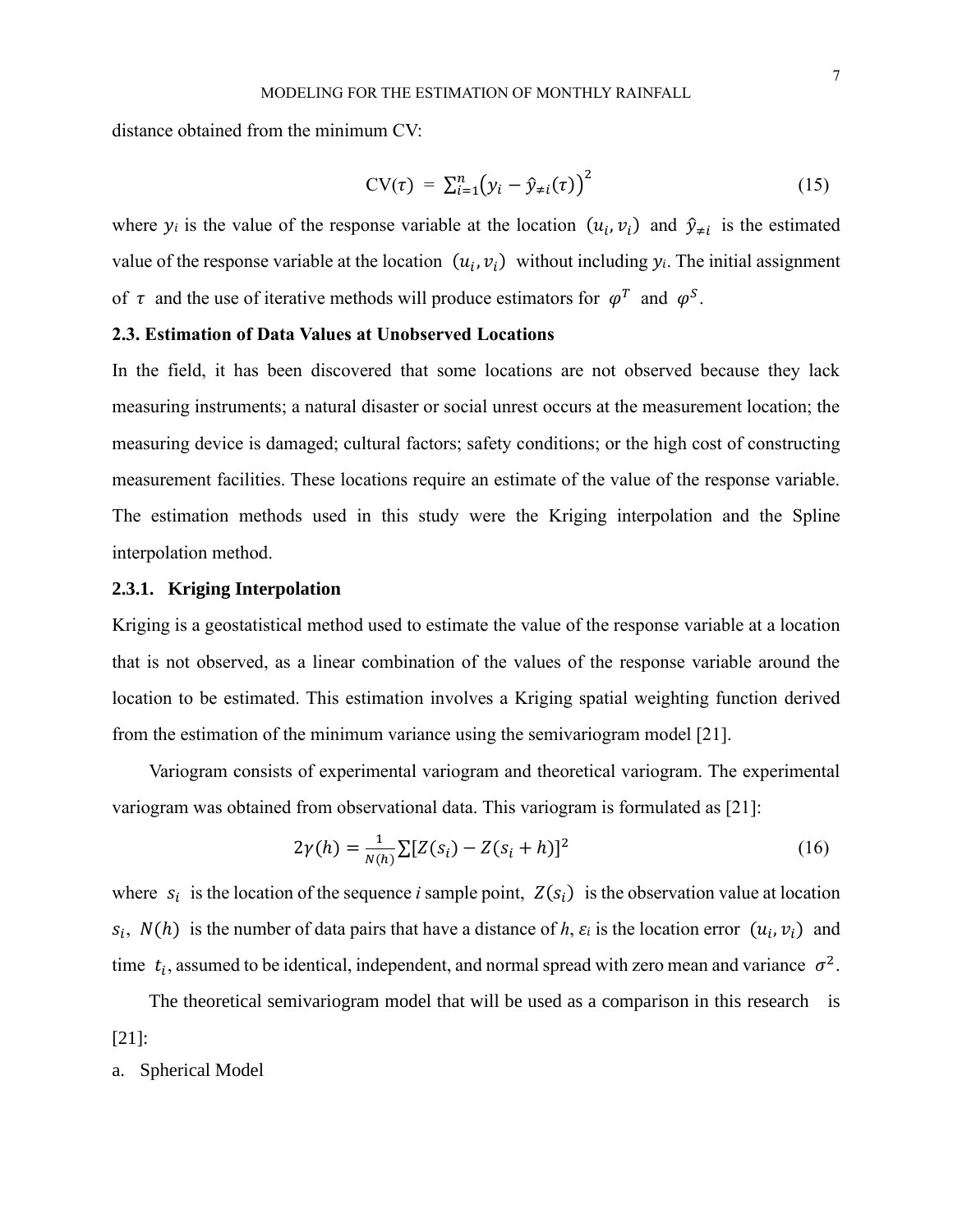KARDIANA, WIGENA, DJURAIDAH, SOLEH

$$
\gamma(h) = \begin{cases} C_0 + C \left[ \left( \frac{3h}{2a} \right) - 0.5 \left( \frac{h}{a} \right)^3 \right], \text{for } h \le a \\ C_0 + C \end{cases}
$$
 (17)

where  $C_0 + C$  is sill, a is range.

b. Gaussian Model

$$
\gamma(h) = C_0 + C \left[ 1 - exp\left(-\frac{3h^2}{a^2}\right) \right] \tag{18}
$$

The Kriging method consists of Simple Kriging (SK), Ordinary Kriging (OK), and Universal Kriging (UK). SK assumes the population mean is known and has a constant value, OK assumes the population mean is unknown and the data does not contain trends and outliers, while UK can be used on data that contains trends and is not stationary.

The OK estimator is a linear combination of known sample variables [22]. Mathematically stated as follows:

$$
\hat{Z}(s_0) = \sum_{i=1}^n w_i Z(s_i) \tag{19}
$$

where  $\hat{Z}(s_0)$  is the estimated response value at unobserved locations,  $w_i$  is the weight coefficient of  $Z(s_i)$ , with  $\sum_{i=1}^n w_i = 1$ ,  $Z(s_i)$  is the response value at observed locations and *n* is the number of examples.

#### **2.3.2. Spline Interpolation**

The Spline interpolation is a method to estimate the value of the response variable at a certain point by using a mathematical function that minimizes the overall surface curvature that passes through the input point correctly [23]. The sample points are extruded to the height of their magnitude. It fits a mathematical function to a specified number of nearest input points while passing through the sample points [24].

The spline interpolation equation is:

$$
S(x, y) = T(x, y) + \sum_{j=i}^{n} \lambda_j R(r_j)
$$
\n(20)

where j= 1, 2, …, n, n is the number of points,  $\lambda_j$  is the coefficient found from the system of linear equations,  $r_j$  is the distance between point (x,y) to point j,  $T(x, y)$  and and  $R(r_j)$  is defined differently, based on the selection method (regularized spline or tension spline) [24].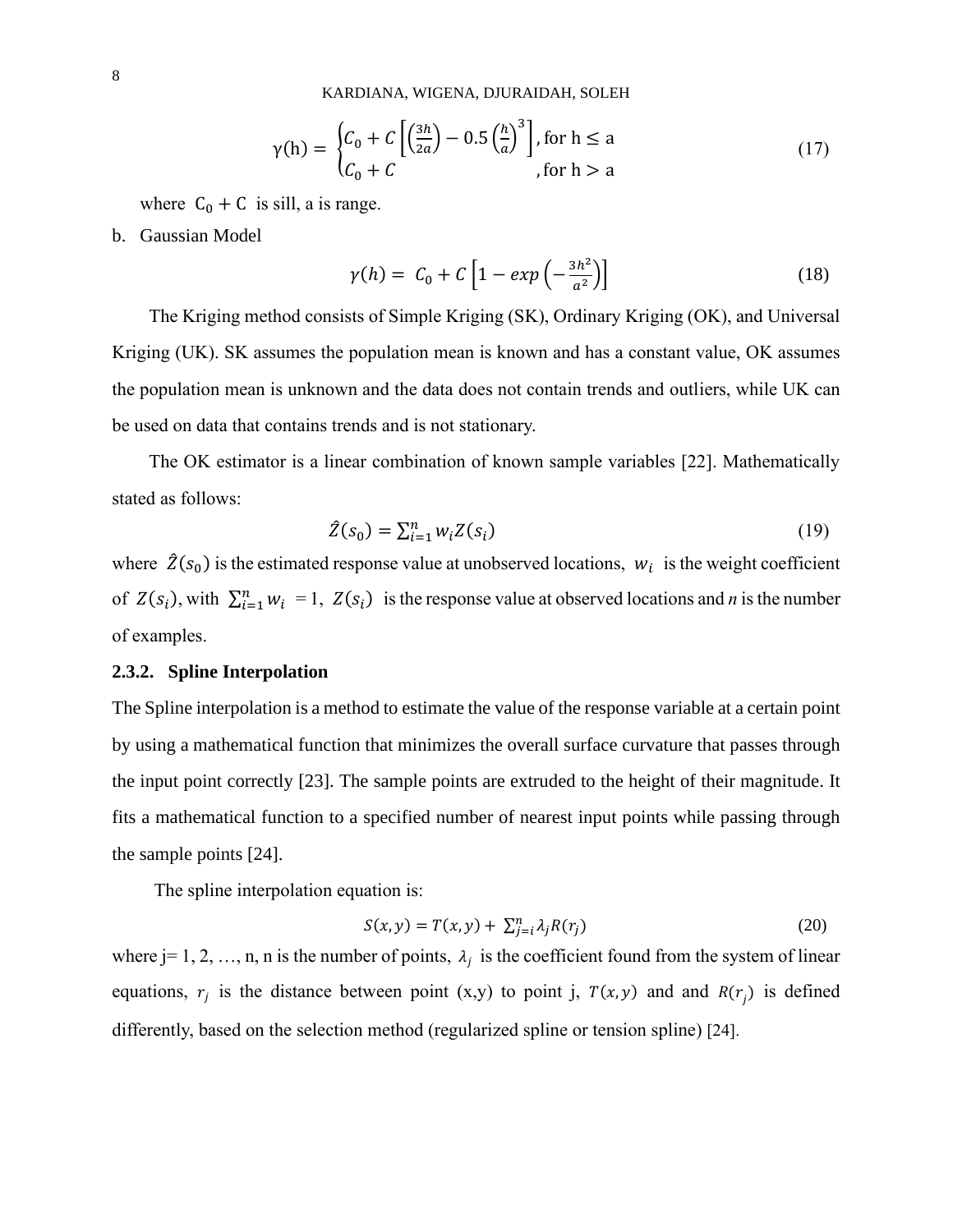#### **3. MATERIALS AND METHODS**

#### **3.1. Data**

This research used a response variable in the form of monthly rainfall data (mm/month) from 35 rain observation stations in West Java Province which are located at -7.78°S to -6.28°S and 108.40°E to 107.87<sup>o</sup>E, from January 1983 to June 2021 (126 months), which was obtained from BMKG. The predictor variables were temperature and monthly precipitation, from January 1984 to June 2020 the GCM output from NCEP in the form of a CSFR model downloaded from http://rda.ncar.edu [25] using a grid size of  $2.5^{\circ} \times 2.5^{\circ}$  [26].

## **3.2. Best Model Selection Criteria**

The measure of the goodness of the model used is the coefficient of determination ( $R<sup>2</sup>$  and  $R_{adjusted}^2$ ), Root Mean Square Error (RMSE) and Akaike Information Criterion (AIC), namely:

$$
R^2 = \frac{\sum_{i=1}^{n} (\hat{y}_i - \bar{y})^2}{\sum_{i=1}^{n} (y_i - \bar{y})^2}
$$
 (21)

$$
R_{adjusted}^{2} = 1 - \frac{(1 - R)(n - 1)}{n - k - 1}
$$
 (22)

RMSE = 
$$
\sqrt{\frac{1}{n} (\sum_{i=1}^{n} (y_i - \hat{y}_i)^2)}
$$
 (23)

$$
AIC = -n \log \left( \frac{\sum_{i=1}^{n} (y_i - \hat{y}_i)^2}{n} \right) + 2p \tag{24}
$$

#### **4. RESULTS AND DISCUSSION**

#### **4.1. Estimated Monthly Rainfall Using GTWR**

Based on the boxplot of the monthly rainfall from 1984 to 2012 in Figure 1, it can be seen that the highest monthly rainfall value was achieved in January and then decreased to the lowest in August, then increased again until it reached its highest value again in January. This is in accordance with Tukidi [27] that the monsoon pattern is influenced by sea breezes on a very wide scale. This type of rain is distinguished by a distinct difference between the rainy and dry seasons in a year, as well as a single maximum monthly rainfall in a year. This type of rainfall is most common on the Indonesian islands of Java, Bali, and Nusa Tenggara.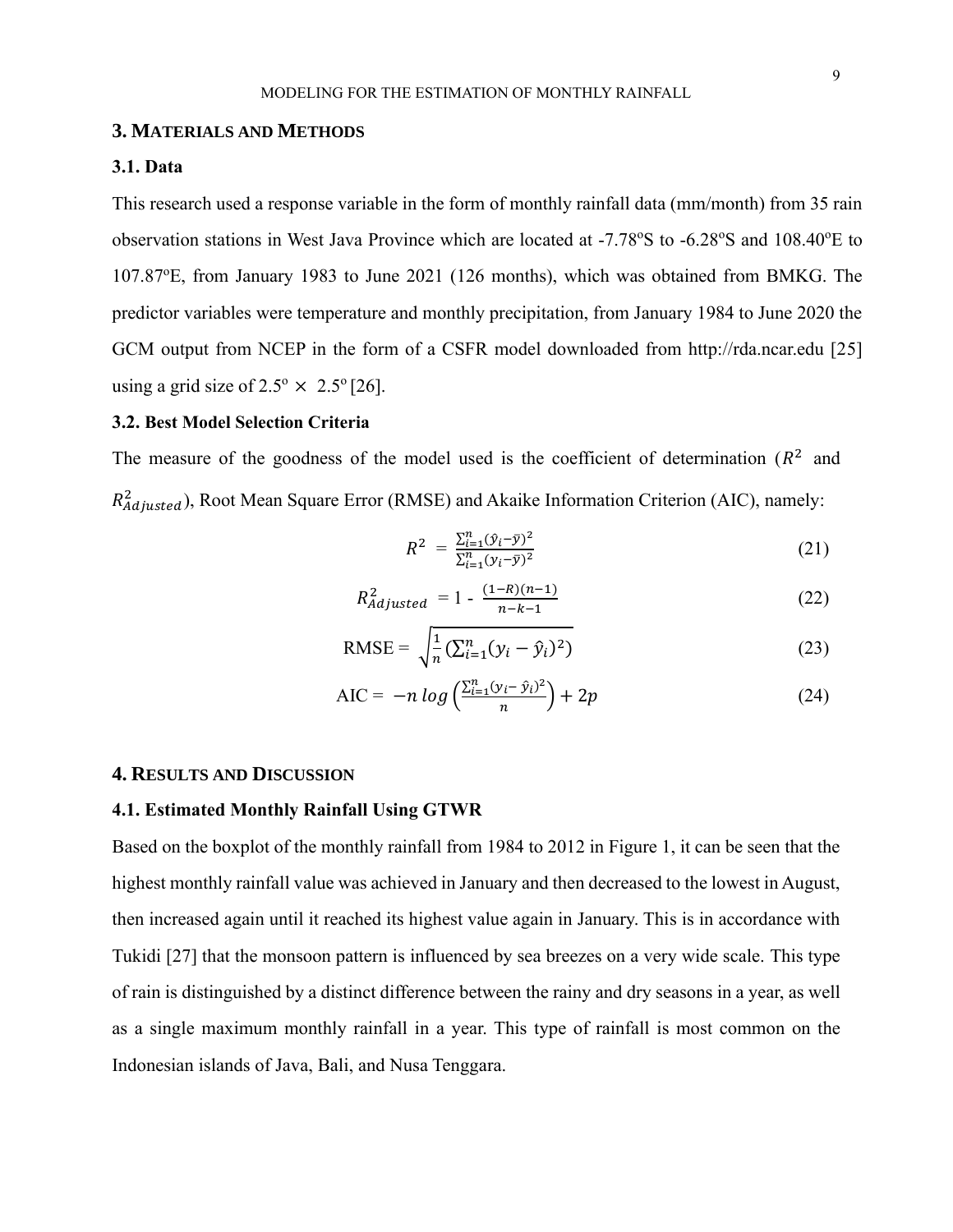

Figure 1. Monthly Rainfall Boxplot per Month

The distribution of monthly rainfall at the first six stations in West Java Province is shown in Figure 2. In general, the histogram of monthly rainfall for each station is not symmetrical, tends to skew to the right. The low-value monthly rainfall has a fairly large frequency, while the high-value monthly rainfall has a low frequency.



Figure 2. Monthly Rainfall Histogram of the  $1<sup>st</sup>$  to  $6<sup>th</sup>$  Station.

The next step is to estimate the Multiple Linear Regression parameter by selecting the significant variables using the Stepwise method. Furthermore, spatial and temporal heterogeneity was examined every month. The period which mostly contains spatial and temporal heterogeneity is used as the basis for examining the spatial and temporal model.

The response variable used is monthly rainfall from 1984 to 2012 from 35 stations in West Java province. The predictor variables were: monthly rainfall in the previous year  $(y_0)$ ;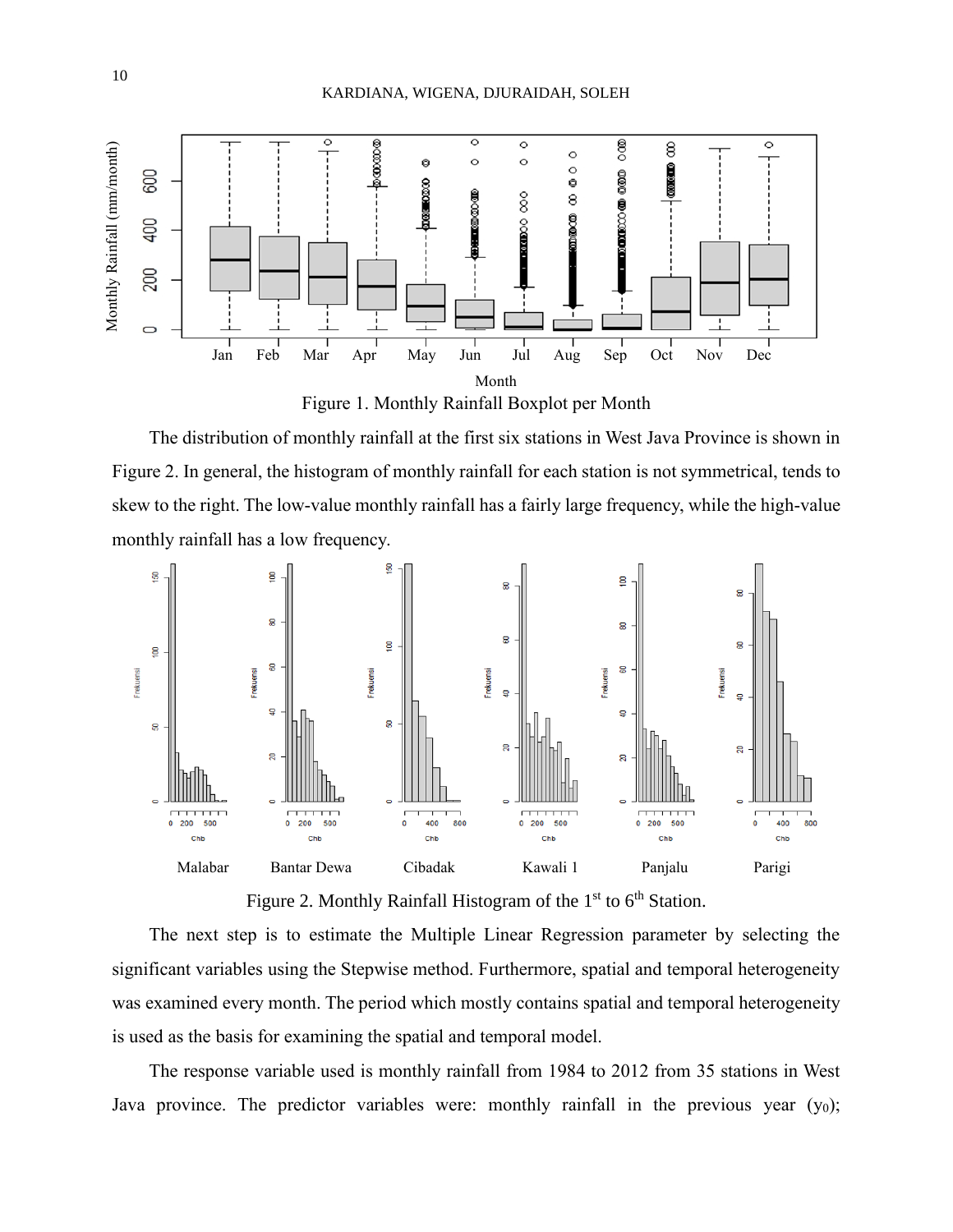precipitation and GCM output temperature in the  $5\times 8$  domain with a resolution of  $2.50\times 2.50$  (x1, x2, …, x40), the dummy variables of monthly rainfall in a month are listed in Table 1:

| Month                      |  | d10 |
|----------------------------|--|-----|
| December/January/February  |  |     |
| March, April, May          |  |     |
| September/October/November |  |     |
| June/July/August           |  |     |

Table 1. The Dummy Variables of Monthly Rainfall

and the dummy variables of station altitude status are listed in Table 2:

Tabel 2. The Dummy Variables of Station Altitude Status

| <b>Altitude Status</b> | S1 | S2 |
|------------------------|----|----|
| Low                    |    |    |
| Medium                 |    |    |
| High                   |    |    |

The values of  $\mathbb{R}^2$ ,  $\mathbb{R}^2_{Adj}$ , RMSE and AIC from the Stepwise Regression model in 2010 to 2012, with the predictor variables of precipitation and temperature listed in Table 3. Based on the value of the goodness of the model,  $R^2$  and  $R^2_{Adj}$  are the largest and the value The smallest RMSE and AIC, Stepwise Regression model with precipitation predictor variables were selected as the best model to proceed to the spatial temporal modeling.

Table 3. Values of  $\mathbb{R}^2$ ,  $R_{Adj}^2$ , RMSE and AIC from The Stepwise Regression Model with

| Predictor Variable | $\mathbf{D}^2$ | $P^2$ Adj | <b>RMSE</b> | AIC      |
|--------------------|----------------|-----------|-------------|----------|
| Precipitation      | 0.312          | 0.302     | 128.908     | 15862.66 |
| Temperature        | 0.308          | 0.294     | 129.252     | 15881.36 |

Predictor Variables of Precipitation and Temperature from 2010 to 2012.

#### **4.2. Spatial Diversity Analysis**

The Breusch Pagan test is used to identify the spatial effect on the data set. The diversity test is carried out every month so that the temporal effect can also be known. If there is spatial and temporal diversity in the data, then proceed to temporal spatial modeling. The results of the examination showed that the period that the majority had spatial diversity was from January 2010 to December 2012. Table 4 shows the spatial diversity values for each month.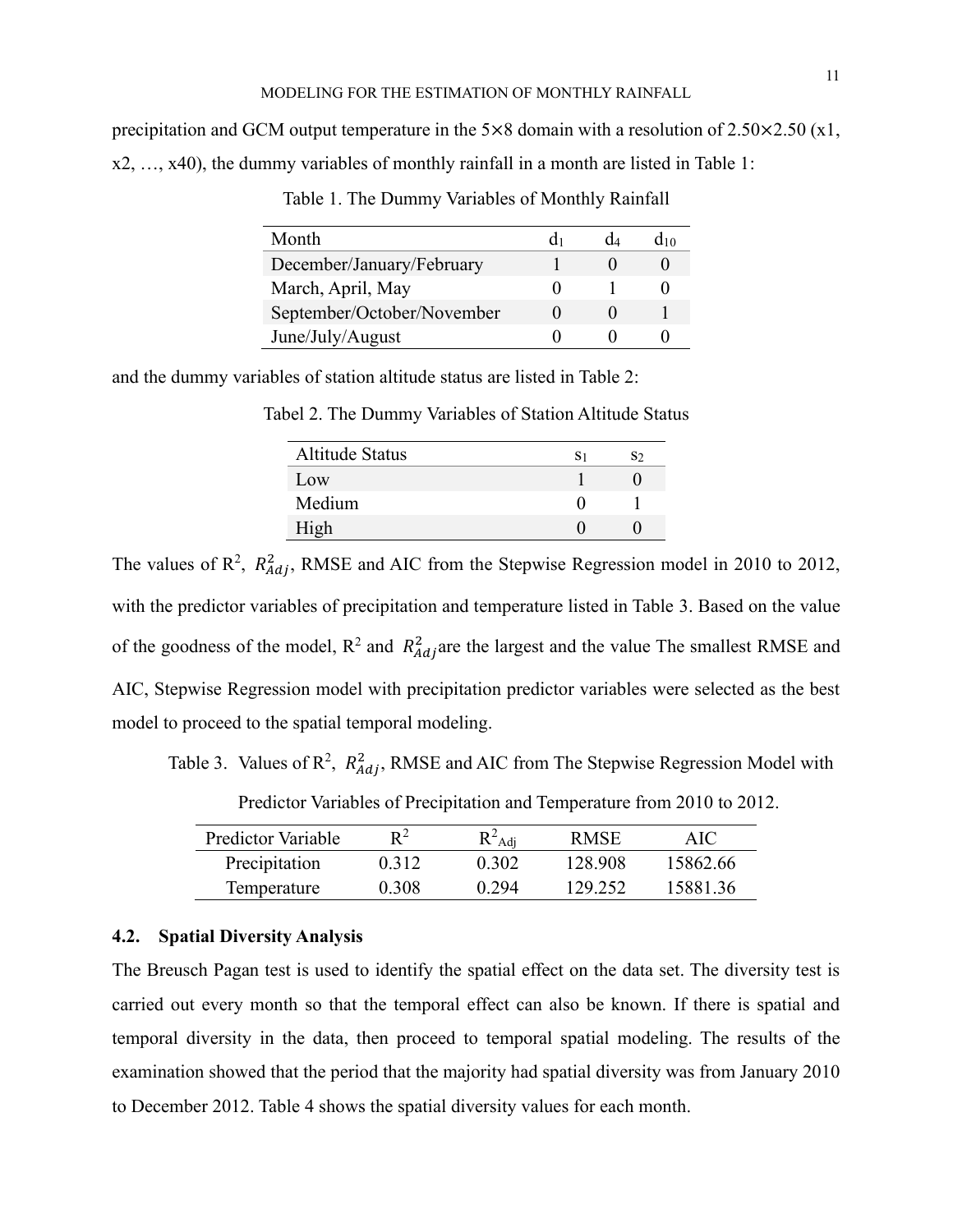| Month     | 2010            |         | 2011     |         | 2012            |         |
|-----------|-----------------|---------|----------|---------|-----------------|---------|
|           | <b>BP</b> Value | p-Value | BP value | p-Value | <b>BP</b> Value | p-Value |
| January   | 13.607          | 0.0035  | 3.948    | 0.2671  | 9.051           | 0.0286  |
| February  | 4.968           | 0.1742  | 1.942    | 0.5844  | 12.857          | 0.0049  |
| March     | 6.608           | 0.0857  | 5.518    | 0.1376  | 3.061           | 0.3824  |
| April     | 5.450           | 0.1416  | 1.960    | 0.5808  | 1.937           | 0.5857  |
| May       | 12.250          | 0.0066  | 0.457    | 0.9283  | 11.473          | 0.0094  |
| June      | 17.679          | 0.0005  | 3.447    | 0.3277  | 8.871           | 0.0311  |
| July      | 19.438          | 0.0002  | 8.035    | 0.0453  | 16.987          | 0.0007  |
| August    | 2.120           | 0.5478  | 0.545    | 0.9089  | 0.221           | 0.9742  |
| September | 15.039          | 0.0018  | 4.768    | 0.1896  | 6.384           | 0.0942  |
| October   | 8.139           | 0.0432  | 19.398   | 0.0002  | 1.624           | 0.6540  |
| November  | 8.312           | 0.0399  | 7.106    | 0.0686  | 5.619           | 0.1317  |
| December  | 4.516           | 0.2109  | 9.782    | 0.0205  | 1.057           | 0.7874  |

KARDIANA, WIGENA, DJURAIDAH, SOLEH

## Table 4. Spatial Diversity Test Results.

## **4.3. Temporal Diversity Analysis**

Furthermore, an examination is carried out whether there is a temporal variation in the selected. The boxplots of the residuals in each month from 2010 to 2012 are listed in Figure 3, Figure 4, and Figure 5.



Figure 3. Boxplot of Residuals in 2010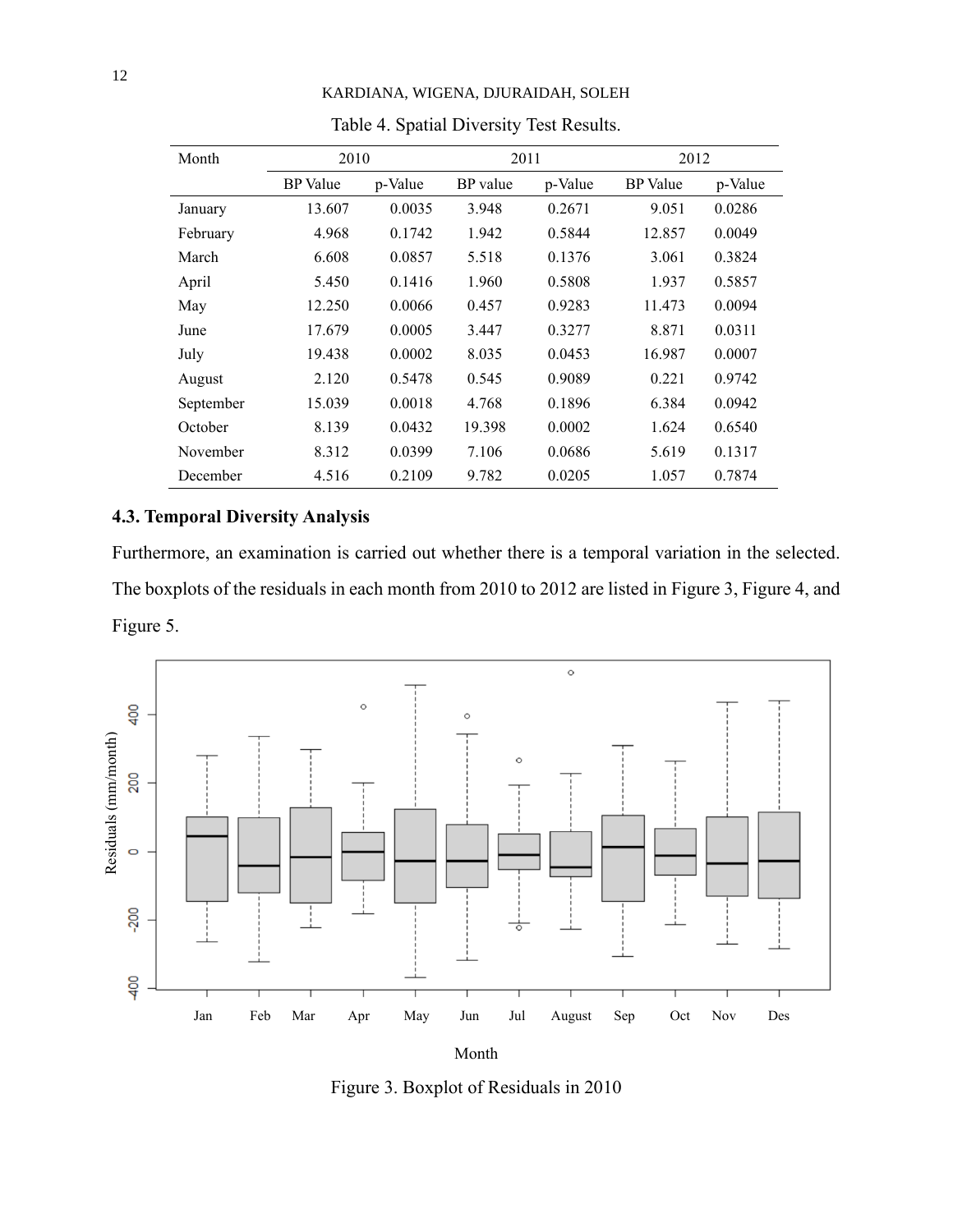#### MODELING FOR THE ESTIMATION OF MONTHLY RAINFALL



Figure 5. Boxplot of Residuals in 2012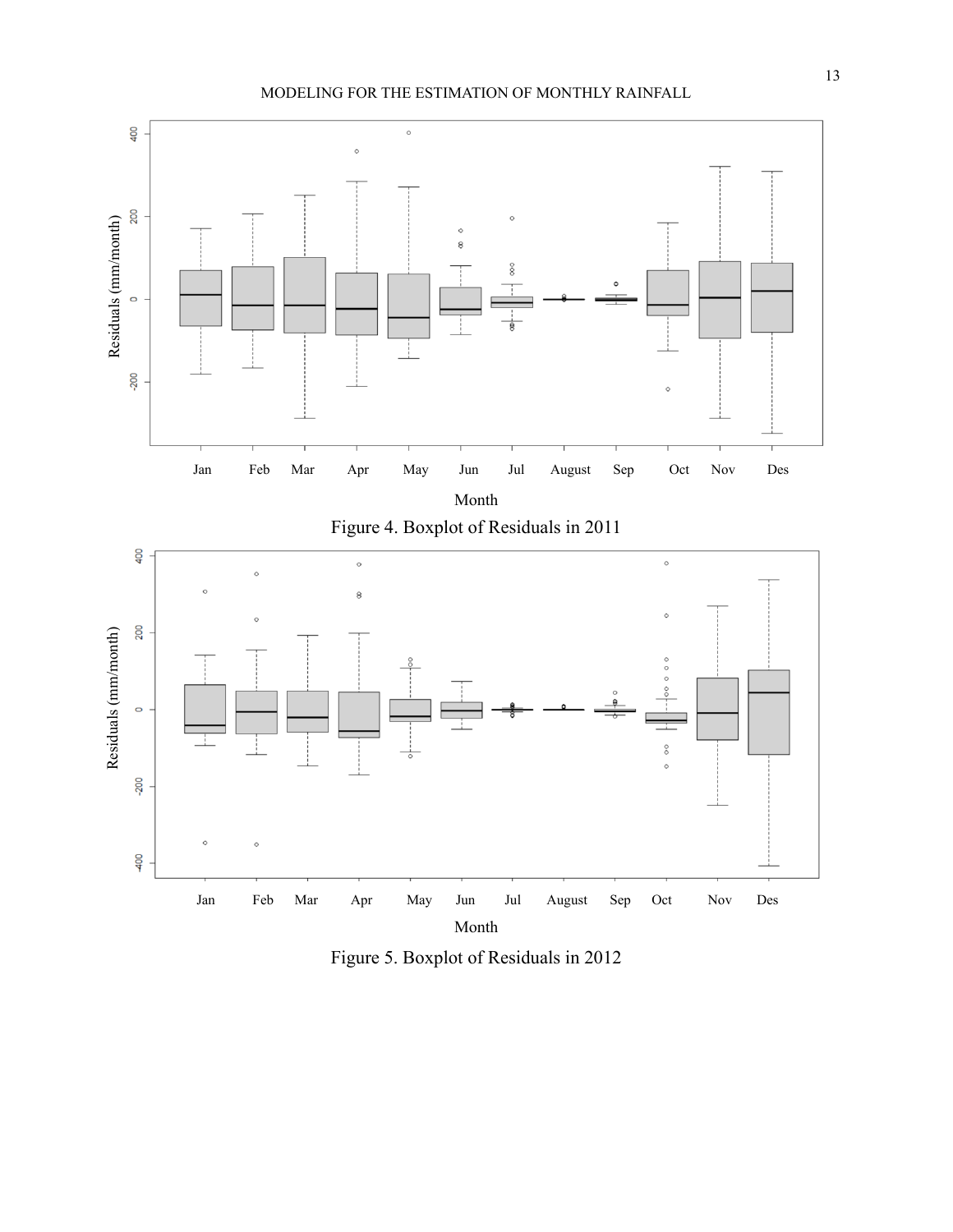Based on the distance between quartiles in the three figures, it can be seen that the residuals of the global regression model are not homogeneous. The height of the box represents the diversity of the data. It can be concluded that there are spatial and temporal variations in the monthly rainfall data. This variability will then be addressed by applying spatial-temporal regression.

## **4.4. GTWR Modeling**

GTWR modeling used response variables and predictor variables of precipitation and temperature with fixed bandwidth, the results are shown in Table 5.

Table 5. Values of  $\mathbb{R}^2$ ,  $R_{Adj}^2$ , RMSE and AIC from Local Models with Predictor Variables of

|  |                 | Precipitation and Temperature and Fixed Bandwidth. |  |  |              |
|--|-----------------|----------------------------------------------------|--|--|--------------|
|  | $\mathbf{D}$ 1. |                                                    |  |  | $\mathbf{D}$ |

| Kernel Function | Predictor     | $R^2$ | $R^2$ Adj | <b>RMSE</b> | <b>AIC</b> |
|-----------------|---------------|-------|-----------|-------------|------------|
|                 | Precipitation | 0.543 | 0.475     | 104.957     | 15430.330  |
| Gaussian        | Temperature   | 0.460 | 0.416     | 114.196     | 15590.750  |
| Exponential     | Precipitation | 0.706 | 0.568     | 84.248      | 15031.520  |
|                 | Temperature   | 0.672 | 0.546     | 88.964      | 15130.130  |
| <b>Bisquare</b> | Precipitation | 0.391 | 0.366     | 121.341     | 15710.200  |
|                 | Temperature   | 0.370 | 0.347     | 123.391     | 15749.740  |

Based on the criteria for the largest  $R^2$  and  $R^2$ <sub>Adj</sub> values and the smallest RMSE and AIC in Table 5, it is found that the best model is the GTWR model with precipitation predictor variables, using Exponential kernel functions and fixed bandwidth with  $R^2 = 70.6\%$  and RMSE = 84.25. This value is higher than the Stepwise regression model with  $R^2 = 31.2\%$  and RMSE = 128.91. The predictor variables selected were: y0, x106, x108, x109, x111, x113, x131, x132, x134, x135, x156, x157, x158 and x159.

The GTWR model generates a model for each station and for each month. Consequently, 1260 models were produced for 35 stations for 12 months in 2010, 2011 and 2012. Each station has 36 models from January 2010 to December 2012. Figure 6 shows the Boxplot of the GTWR coefficient estimator.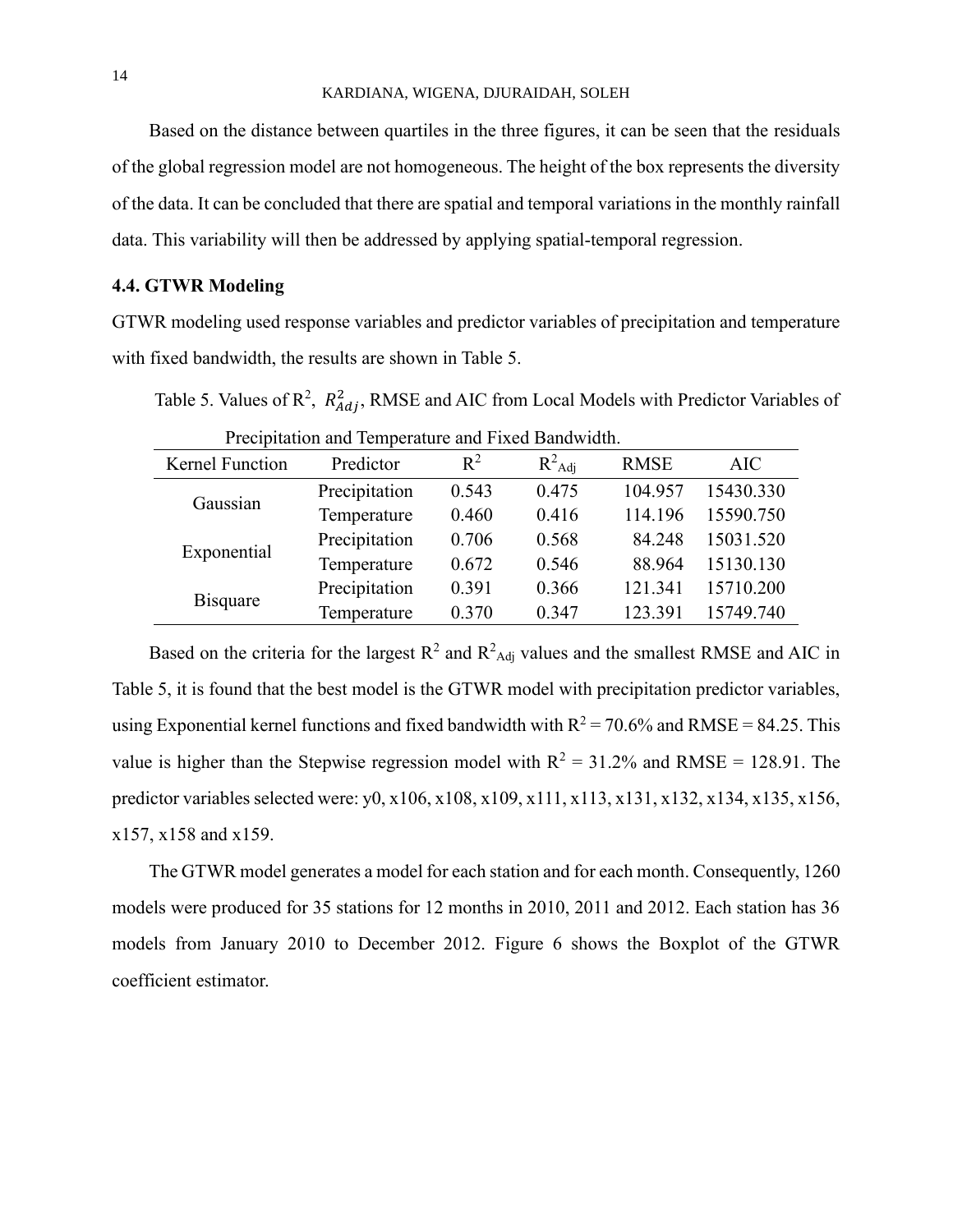

Figure 6. Boxplot of GTWR Coefficient Estimator

The value of the estimator coefficient of the predictor variable parameter varies between stations and months. The predictor variable x111 has the smallest inter-quartile distance of 0.82 while the largest inter-quartile distance is 5.27 for the predictor variable x108. This means that when there is a change in the value of the predictor variable by one unit, it will decrease the value of monthly rainfall for those whose estimating coefficient is negative or increase the value of monthly rainfall for those whose estimator coefficient is positive. The smallest GTWR coefficient estimator is -24.51 for the predictor variable x108 while the largest is 29.98 for the predictor variable x158.

## **4.5. Estimation of Data Values at Unobserved Locations**

The results of GTWR modeling can be used to estimate the monthly rainfall value at a station for which there is no data. This study compares the Kriging (Gauss and Spherical) interpolation and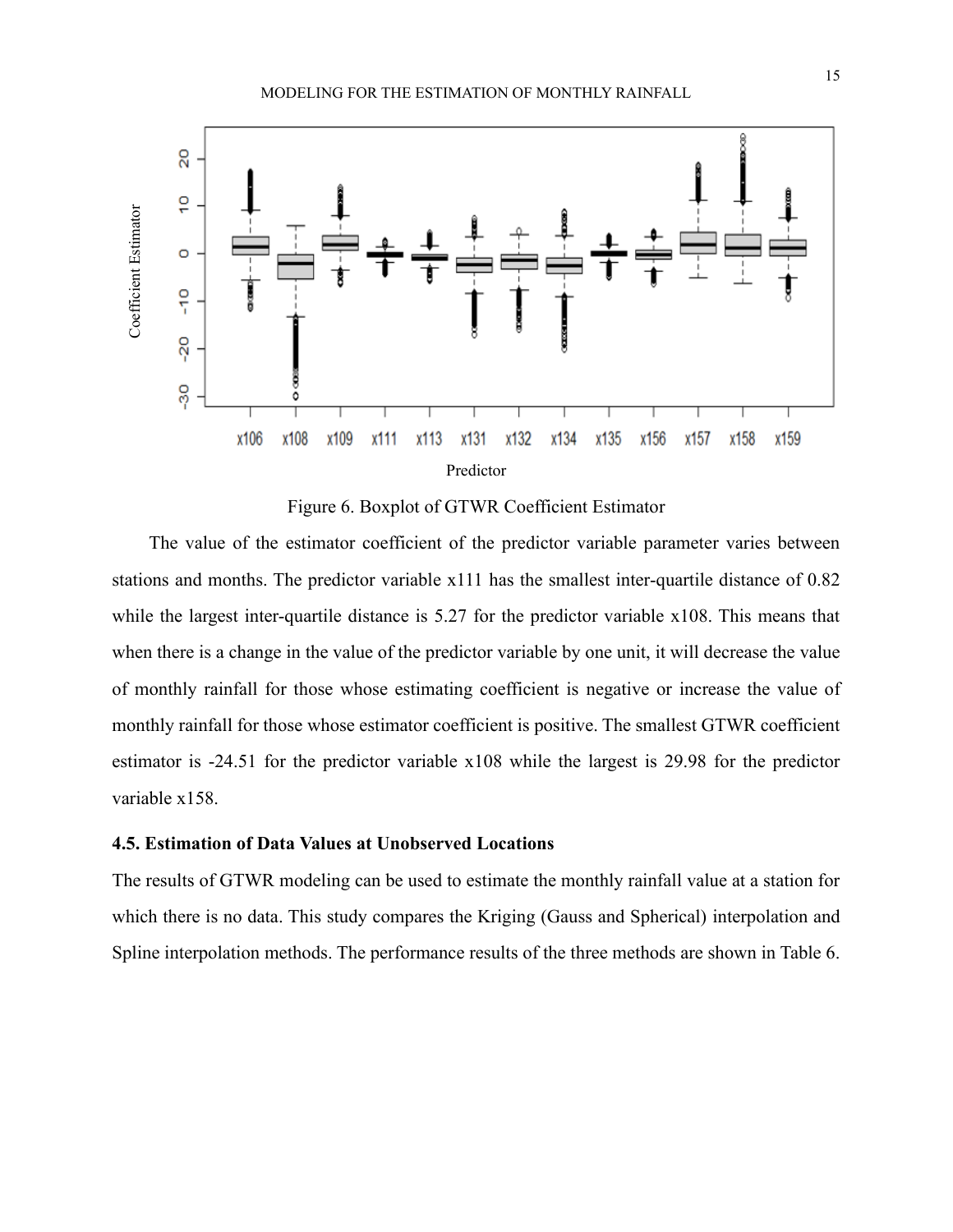| Month   | Year | <b>Kriging Gauss</b> | Kriging Spherical | Spline     |
|---------|------|----------------------|-------------------|------------|
|         | 2010 | 73.088               | 69.806            | 6.827 E-10 |
| January | 2011 | 74.321               | 75.550            | 5.590 E-10 |
|         | 2012 | 85.905               | 86.624            | 1.341 E-10 |
|         | 2010 | 191.621              | 77.187            | 4.652 E-10 |
| July    | 2011 | 41.281               | 38.891            | 6.018 E-10 |
|         | 2012 | 24.553               | 25.622            | 1.522 E-10 |

Table 6. The RMSE Value Derived from The Method of Estimating Monthly Rainfall in January and July of 2010-2012

The Spline interpolation method is the best method for estimating data at unobserved locations compared to the Kriging Gauss and Kriging Spherical interpolation methods. This method always gives the smallest RMSE value in January 2010 to July 2012, the smallest value is 1.341E-10 in January 2012 and the largest is 6.827E-10 in January 2010. Contour map of monthly rainfall values for January 2010 until July 2012 can be seen in Figure 7, Figure 8, and Figure 9.



Figure 7. Contour Map of Monthly Rainfall Values for January 2010 and January 2011



Figure 8. Contour Map of Monthly Rainfall Values for January 2012 and July 2010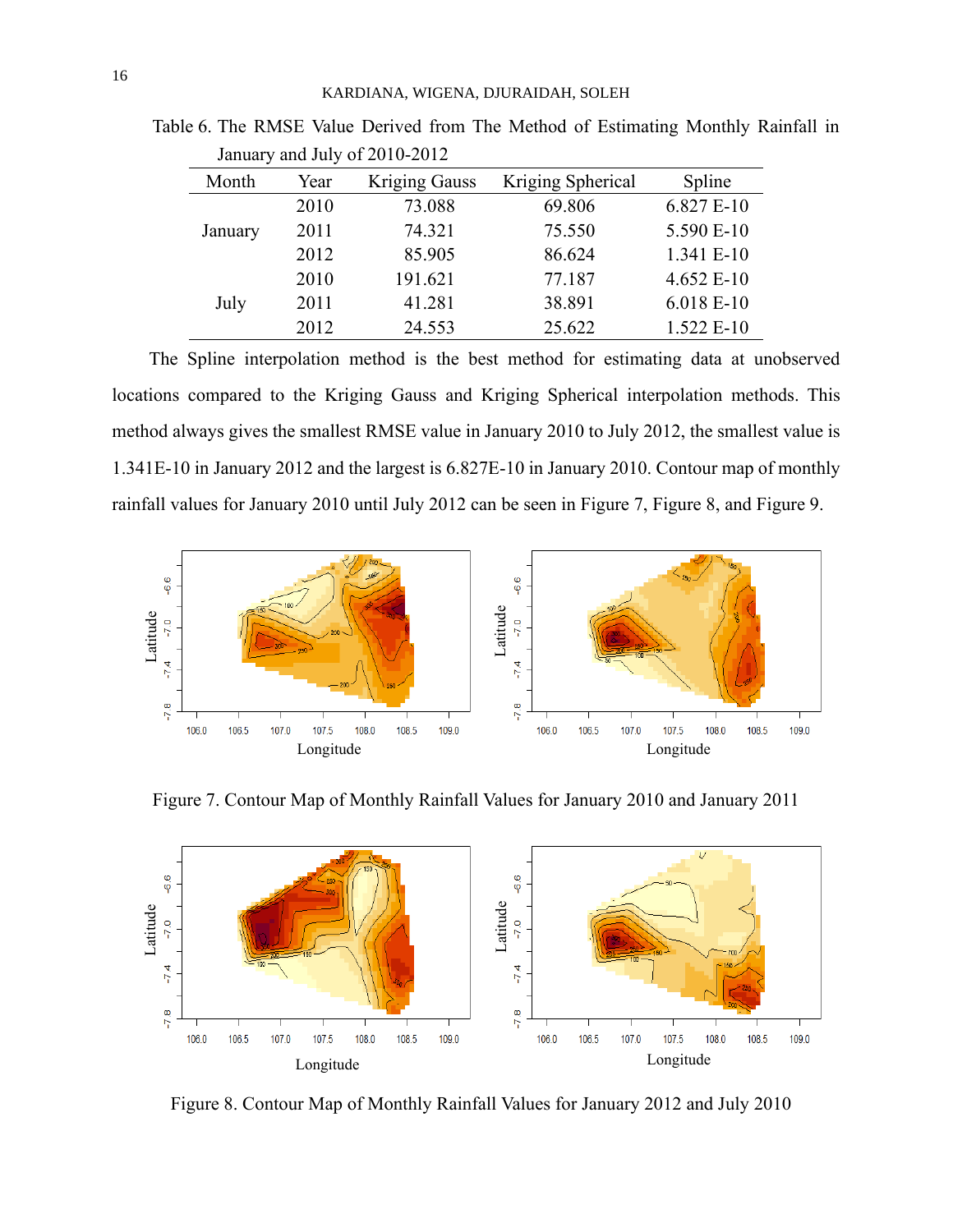

Figure 9. Contour Map of Monthly Rainfall Values for July 2011 and July 2012

Based on the contour maps of monthly rainfall values in Figure 7, Figure 8, and Figure 9, it can be seen that in general the monthly rainfall values in the rainy season are generally high in the west and southeast, while in the southwest it tends to be low. Meanwhile, during the dry season, monthly rainfall values tend to be high in the west and southeast and low in the southwest and northeast. This can provide us and stakeholders with preliminary information about the estimated value of rainfall in locations whose measurement data values are not known. If the longitude and latitude values of a location are provided, the estimated monthly rainfall value can be obtained by referring to the corresponding monthly rainfall contour map generated by the Spline interpolation method. The author(s) declare that there is no conflict of interests.<br>The author(s) declare that there is no conflict of interests.<br>The author(s) declare that the set of interests.<br>This can provide us and stakeholders with predic

### **5. CONCLUSIONS**

Based on the description provided, the following conclusions were reached:

- 1. The GTWR method uses the Exponential kernel function and fixed bandwidth to model monthly rainfall better than the Stepwise Regression method, by giving  $R^2 = 70.62\%$  and RMSE = 84.25, while the Stepwise Regression gives  $R^2 = 31.21\%$  and RMSE = 128.91.
- 2. The combination of GTWR and Spline interpolation methods is the best method for estimating monthly rainfall values in locations that are not observed.

### **CONFLICT OF INTERESTS**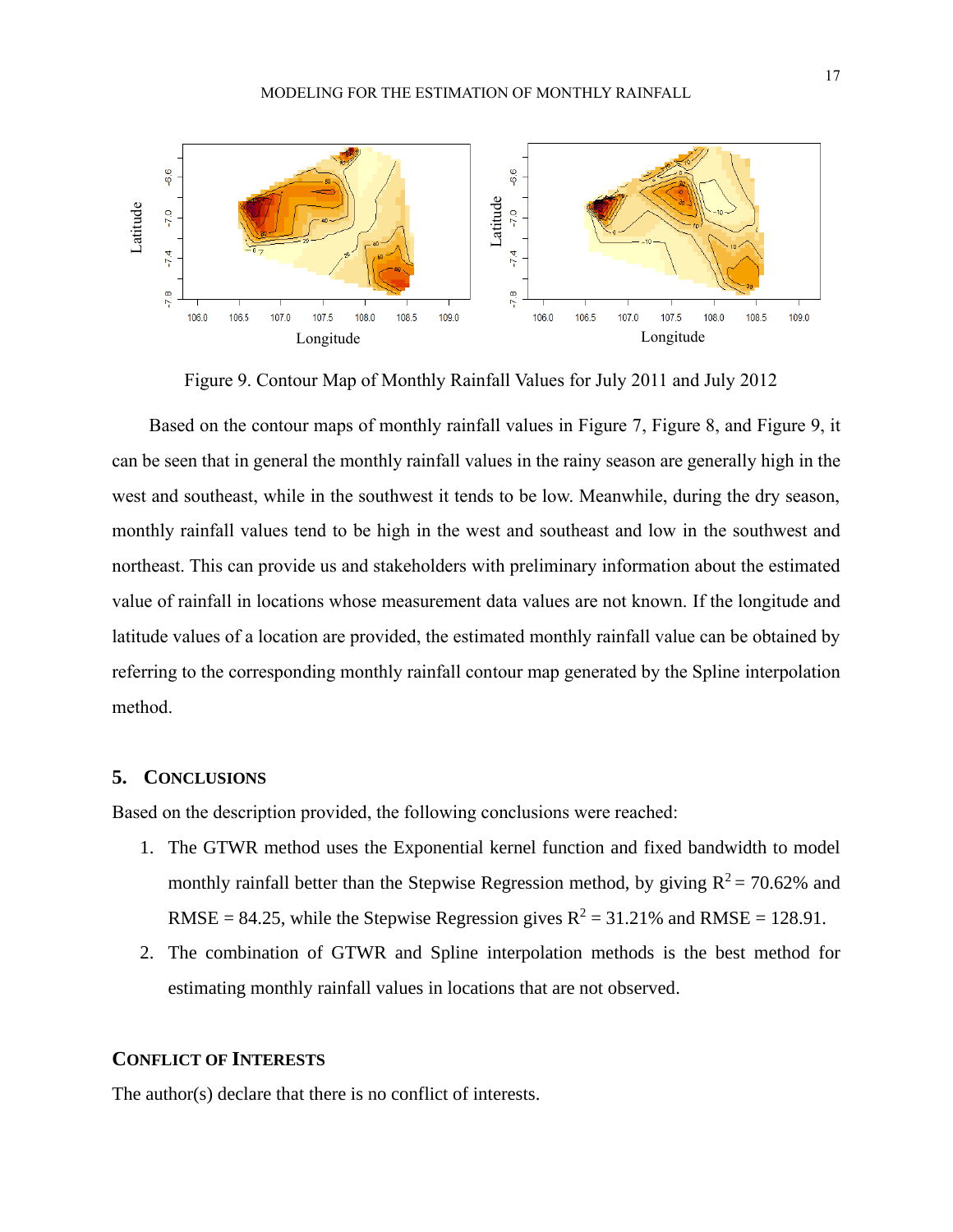#### **REFERENCES**

- [1] R.L. Wilby, T.M.L.Wigley, Downscaling general circulation model output: A review of methods and limitations, Progress Phys. Geography. 214 (1997), 530-548
- [2] A.H.Wigena, Pemodelan Statistical Downscaling dengan Regresi Projection Pursuit untuk Peramalan Curah Hujan Bulanan. Kasus Curah Hujan Bulanan di Indramayu [disertasi]. Bogor: Sekolah Pascasarjana Institut Pertanian Bogor, 2006.
- [3] A. Djuraidah, A.H. Wigena, Regresi kuantil untuk eksplorasi pola curah hujan di Kabupaten Indramayu. Jurnal Ilmu Dasar. 12 (2011), 50-56.
- [4] S.F. Jia, W.B. Zhu, A.F. Lű et al. A statistical spatial downscaling algorithm of TRMM precipitation based on NDVI and DEM in the Qaidam Basin of China. Remote Sens. Environ. 115 (2011), 3069–3079.
- [5] Khairunnisa, A.M. Soleh, U.D.Syafitri, Prediksi Curah Hujan Bulanan dengan Teknik Statistical Downscaling Melalui Pemodelan Dua Tahap. Journal of Computer Engineering System and Science, 2019.
- [6] Nadya AR. Pemodelan Statistical Downscaling untuk Memprediksi Curah Hujan degan Regresi Linear Gerombol dan Pemodelan Dua Tahap [tesis]. Bogor (ID): Institut Pertanian Bogor, 2018.
- [7] V. Butar-butar, Pemodelan clusterwise Regression pada Statistical Downscaling Untuk Prediksi Curah Hujan Bulanan [tesis]. Bogor: Sekolah Pascasarjana Institut Pertanian Bogor, 2019.
- [8] G.M. Foody, Geographical weighting as a further refinement to regression modelling: an example focused on the NDVI–rainfall relationship. Remote Sens. Environ. 88 (2003), 283–293.
- [9] F.R. Chen, Y. Liu, Q. Liu et al. Spatial downscaling of TRMM 3B43 precipitation considering spatial heterogeneity, Int. J. Remote Sens. 35 (2014), 3074–3093.
- [10] S.G. Xu, C.Y. Wu, L. Wang et al. A new satellite-based monthly precipitation downscaling algorithm with nonstationary relationship between precipitation and land surface characteristics. Remote Sens. Environ. 162 (2015), 119–140.
- [11] A.S. Fotheringham, R. Crespo, J. Yao, Geographical and temporal weighted regression (GTWR). Geograph. Anal. 47(2015), 431-452.
- [12] T.A. Nuraini, D.E. Nuryanto, K.E. Komalasari, et al. Pengembangan Model HyBMG 2.07 untuk Prediksi Iklim Di Indonesia Dengan Menggunakan Data Tropical Rainfall Measuring Mission (TRMM). Jurnal Meteorologi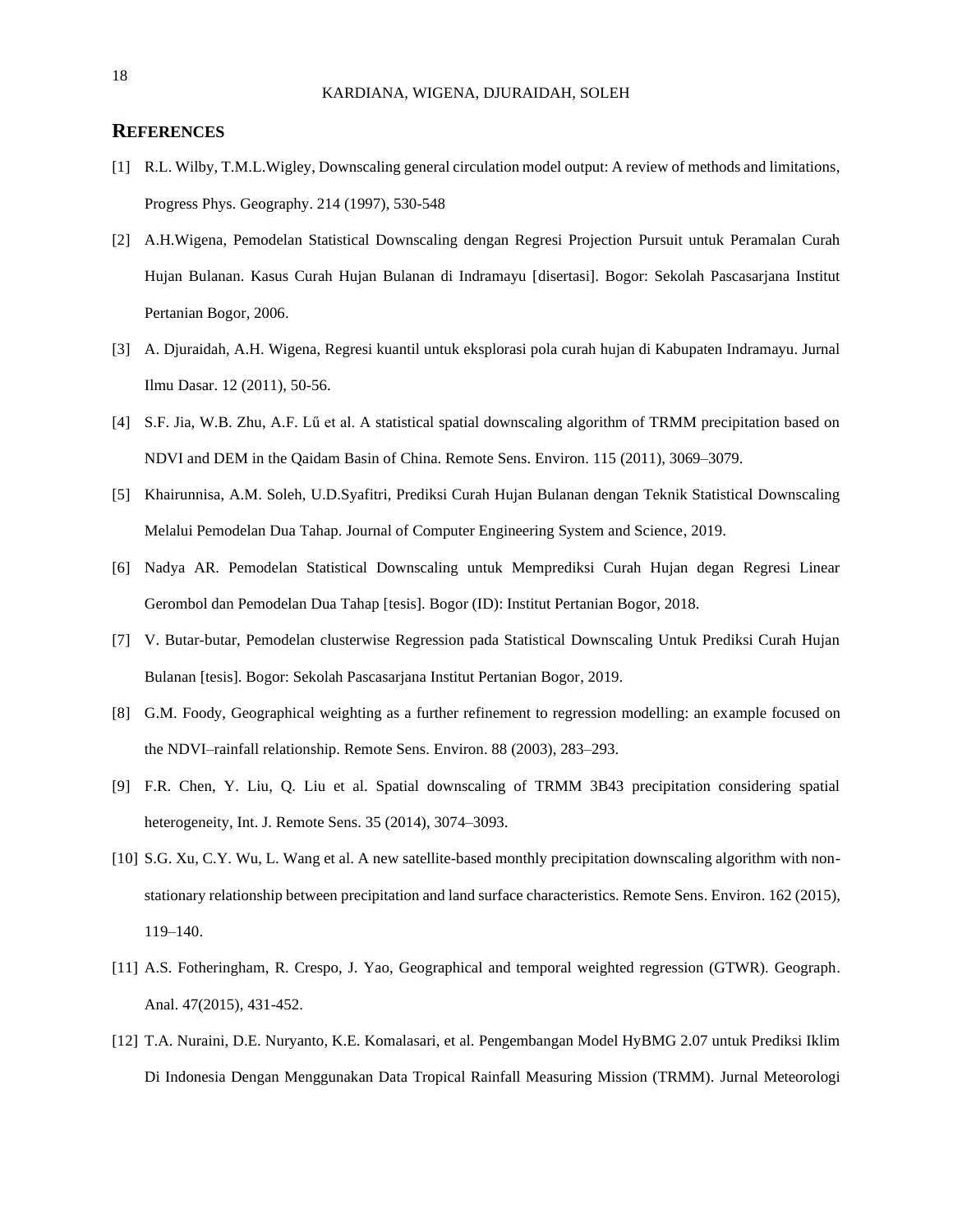#### MODELING FOR THE ESTIMATION OF MONTHLY RAINFALL

dan Geofisika (2019), 7-12. Pusat Penelitian dan Pengembangan Badan Meteorologi Klimatologi dan Geofisika (BMKG) http://puslitbang.bmkg.go.id/jmg.

- [13] A.S. Fotheringham, C. Brundson, M.E.Charlton, Geographically weighted regression: analysis of spatially varying relationship. John Wiley and Sons Ltd: England, 2002.
- [14] J.M. Harvey, Tobler's first law and spatial analysis, Ann. Assoc. Amer. Geograph. 94 (2004), 284-289.
- [15] B. Huang, B. Wu, M.Barry, Geographically and temporally weighted regression for modeling spatio-temporal variataion in houses prices, Int. J. Geograph. Inform. Sci. 24 (2010), 383-401.
- [16] C. Brudson, A.S. Fotheringham, M. Charton, Geographically weighted regression: A method for exploring spatial nonstationarity, Geograph. Anal. 28 (1996), 281-298.
- [17] P. Wang, Exploring spatial effects on housing price: the case study of the city of calgary [dissertation]. Canada: University of Calgary, 2006.
- [18] G. Erda, Prediksi Model Regresi Terboboti Geografis dan Temporal Kekar Menggunakan Penduga–M (Studi Kasus: Jumlah Peserta KB Aktif Jawa Timur Tahun 2009-2018) [tesis]. Bogor (ID): Institut Pertanian Bogor, 2018.
- [19] Z. Mar'ah, A.H. Wigena, A. Djuraidah, Semi parametric geographically weighted regression modelling using liear model of coregionalization, Int. J. Sci., Basic Appl. Res. 34 (2017), 178-186.
- [20] M. Sholihin, Pengembangan Regresi Terboboti Geografis dan Temporal Menggunakan Interaksi Jarak Spasial-Temporal (Studi Kasus: Pertumbuhan Ekonomi di Jawa Tengah Tahun 2011-2015) [tesis]. Bogor (ID): Institut Pertanian Bogor, 2018.
- [21] N.A.C. Cresie, Statistics for spatial data, John Wiley and Sons, Inc. New York, 1993.
- [22] Isaaks, Srivastava, An introduction to applied geostatistics, Oxford University Press, New York, 1989, 278p.
- [23] J. McCoy, K. Johnston, Using ArcGIS Spatial Analyst. ESRI Press. Redland. CA. USA, 2001.
- [24] L. Mitas, H. Mitasova, General variational approach to the interpolation problem, Computer Math. Appl. 16 (1988), 983-992.
- [25] S. Saha, Q. Liu, J. Meng, et al. NCEP Climate Forecast System Reanalysis (CFSR) Monthly Products, January 1979 to December 2010. Research Data Archive at the 16 National Center for Atmospheric Research, Computational and Information Systems Laboratory. 2010. https://doi.org/10.5065/D6DN438J.